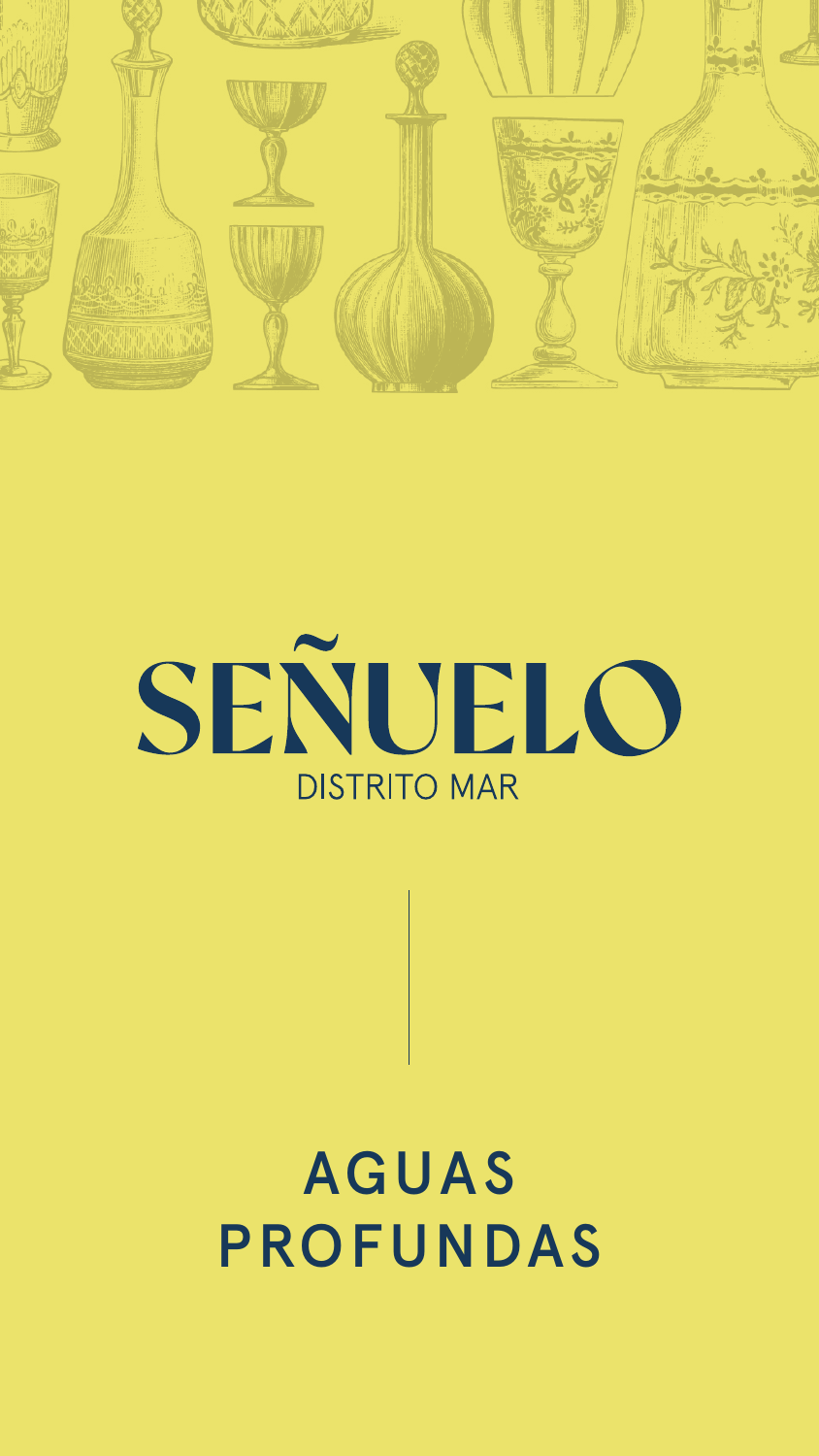# HIGH SEA COCKTAILS

#### Turrón Sour

Cast your line... if you sail in fresh waters.



*The best of Christmas without having to wait for it. Frangelico of*  hazelnuts, lemon, egg white, cinnamon and caramel. For those *with a sweet tooth.*

You will begin to savour the bitter and acidic flavours. Our own *vermouth of red wine, eight year old whisky, lemon and a touch of Valencian orange.*

#### Valencia Sour

Cast your line... if you want a homemade aperitif.

€10,00

When they tell you it's not healthy, you can say that your vodka is mixed with market peas, fresh strawberries and the scent of *citric. That's what you call healthy.* 

#### Homegrown Happiness

Cast your line… if you are looking for something fresh from the countryside.

€8,00

*Still haven't made up your mind? Any colour but white. A glass full of tequila, mango, mango liqueur and a red curry froth. Stand out from the crowd.*

### Summer in Japan

Cast your line… if you like a drop of the exotic.

### €7,50

*The Japanese also sweat in summertime. That's why they dive into cold vodka, sweetened by red fruits, lychee and a secret oriental ingredient.*

#### Spicy Margarita

Cast your line… if you're into rebel princesses.

# €9,50

#### Xoriguer Mule

Cast your line… if you prefer Menorca to Moscow.

#### €8,00

*Xoriguer is a Balearic gin macerated in citric peel. You won't miss the vodka, because it's got passion fruit purée and ginger beer.*

At the end of a day's fishing, the coffee awaits you, and we're not *messing about: rum, laced with cocoa, lemon, cinnamon, as well as coffee liqueur, vanilla and agave.*

#### Old Fashioned Chargrilled

Cast your line… if you like them grey-haired, but with flair.

€10,00

*The classics have a special aroma, which we in Señuelo make even better over charcoal. This cocktail also has smoked whisky* 

### The Drunken Apple

Cast your line… if you like a fruity drop.

*Elderflower, green apple, a touch of citric… As if you were spending a day in the countryside, but instead of filling the basket, you hit the gin.*

### Smoke King Kong

Cast your line… if you like to raise the stakes.

€8,00

*At the end of the movie, there is no giant monkey on the rooftop, but rather spiced rum, homemade chargrilled banana purée, banana and lime syrup.*

### The Brazilian Fig

Cast your line… if summer just speeds by.

€8,20

*The fig is a fruit that comes and goes in a flash. Luckily, there's a marmalade made from it, which we mix with Brazilian cachaça and a touch of lime.*

# Bloody Balcones

Cast your line… if you want your cocktail served up like a dish.

€7,00

*Mary can stay at home. We prefer to mix the tomato juice with smoked Balcones Brimstone whisky, spicy sauce and shrimp juice.*

### Señuelo Coffee

Cast your line… if it's time to return to the shore.

$$
\epsilon
$$
6,50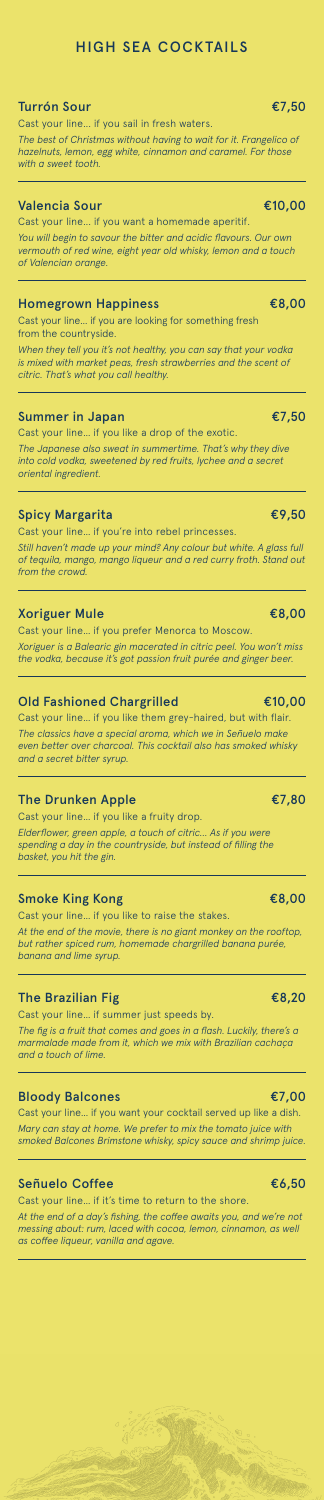| <b>Tanqueray UK</b>     | €8,00 |
|-------------------------|-------|
|                         |       |
| Larios Spain            | €8,00 |
|                         |       |
| Larios Rose Spain       | €8,00 |
|                         |       |
| Seagram's Canada        | €8,50 |
|                         |       |
| <b>Xoriguer</b> Spain   |       |
|                         | €8,50 |
| Roku Gin Japan          |       |
|                         | €9,00 |
| <b>Zeealand Holland</b> |       |
|                         | €9,00 |
| Nordés Spain            |       |
|                         | €9,00 |

| <b>Bulldog UK</b>             | €9,50  |
|-------------------------------|--------|
| <b>Holanda Gin Mare Spain</b> | €9,50  |
| <b>Brockmans UK</b>           | €10,00 |
| <b>Tanqueray Ten UK</b>       | €10,00 |
| Martin Miller's UK            | €10,00 |
| Hendrick's Scotland           | €10,00 |
| G'Vine France                 | €10,00 |
| N°3 UK                        | €10,00 |
| Sipsmith UK                   | €10,50 |
| Malabusca Spain               |        |

€11,50

€11,00

Martin Miller West *UK*

€11,50

# GIN

# VODKA

### RUM

Brugal *Dominican Republic*

| Ciroc France                    | <b>SHOT</b> | <b>GLASS</b>    |
|---------------------------------|-------------|-----------------|
|                                 | £5,00       | €9,50           |
| <b>Belvedere</b> Poland         | € $5,00$    | $\epsilon$ 9,50 |
| <b>Belvedere Eritage Poland</b> |             | €6,00 €10,50    |

| $\blacksquare$                        | £3,50                          | €9,00            |
|---------------------------------------|--------------------------------|------------------|
| Cacique Venezuela                     | £3,50                          | €9,00            |
| Rum Bar Overprof Jamaica              | €4,00                          | €9,50            |
| Kraken Trinidad and Tobago            | $\epsilon$ 4,50                | €9,50            |
| Matusalem 15 Dominican Republic       | €4.50                          | €9,50            |
| <b>Brugal 1888 Dominican Republic</b> | €4,50                          | £9,50            |
| <b>Diplomático Reserva</b>            |                                |                  |
| <b>Dominican Republic</b>             | $\epsilon$ 4,50 $\epsilon$ 9,5 |                  |
| <b>Bumbu Barbados</b>                 | €4,50                          | £9,50            |
| Zacapa 23 Guatemala                   | € $5,50$                       | $\epsilon$ 11,50 |

| Matusalem Dominican Republic | <b>SHOT</b> | GLASS                           |
|------------------------------|-------------|---------------------------------|
|                              |             | $\epsilon$ 3,50 $\epsilon$ 9,00 |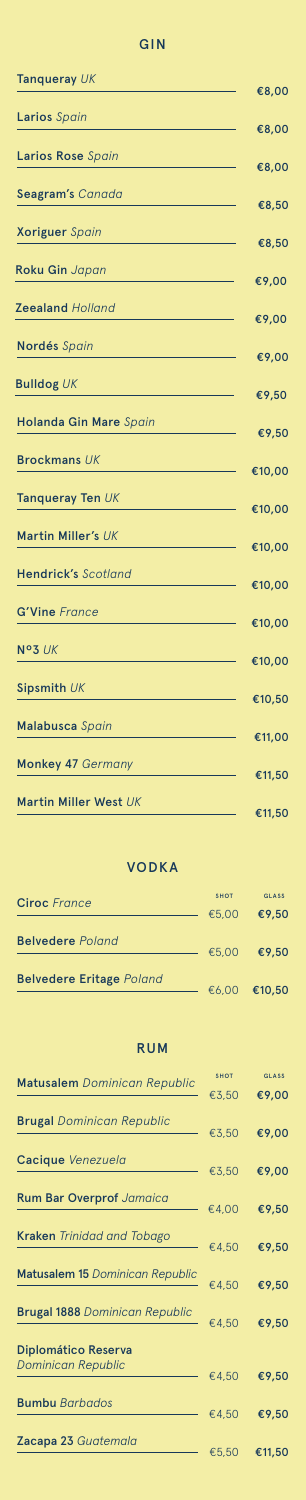# WHISKY

# BOURBON

Jim Beam €8,00 Buffalo Trace €9,50

| Dyc 8 años Spain                        | <b>SHOT</b> | <b>GLASS</b>                    |
|-----------------------------------------|-------------|---------------------------------|
|                                         | €4,00       | €9,00                           |
| Red Label Scotland                      | £3,50       | €9,50                           |
| <b>Black Label Scotland</b>             | £3,80       | €9,50                           |
| <b>Bushmills Blackbush Ireland</b>      |             | €4,50 <b>€9,50</b>              |
| Cardhu Scotland                         | £5,00       | $\epsilon$ 9,50                 |
| <b>Jack Daniel's USA</b>                |             | $\epsilon$ 4,00 $\epsilon$ 9,50 |
| <b>Chivas Scotland</b>                  |             | €5,00 €10,00                    |
| Laphroaig 10 Scotland                   |             | €4,50 €11,00                    |
| The Macallan 12 Double Cask<br>Scotland |             |                                 |
| Lagayulin Scotland                      |             | € $5,00$ €11,50                 |
| <b>Arbeg Scotland</b>                   |             | €5,00 €11,50<br>€6,50 €13,00    |
| Glenmorangie Quinta Ruban               |             |                                 |
| Scotland                                |             | €6,50 €13,00                    |
| <b>Balcones Brimstone USA</b>           |             | €6,50 €13,00                    |
| Hibiki Japanese Harmony<br>Scotland     |             | €9,50 €19,00                    |
| Yamazaki Reserve Scotland               |             | €12,00 €24,00                   |
|                                         |             |                                 |

# BRANDY AND COGNAC

# TEQUILA AND MEZCAL

| <b>Carlos</b> I             | <b>SHOT</b>     | <b>GLASS</b>     |
|-----------------------------|-----------------|------------------|
|                             | $\epsilon$ 3,50 | €7,50            |
| <b>Carlos I PX</b>          | €4,50           | £9,50            |
| <b>Carlos   Amontillado</b> |                 | €4,50 €10,00     |
| <b>Remy Martin VSOP</b>     | £5,00           | $\epsilon$ 10,00 |

| <b>Gran Centenario Silver</b> | <b>SHOT</b> | <b>GLASS</b> |
|-------------------------------|-------------|--------------|
|                               |             | €4,00 €10,00 |
| <b>Siete Misterios</b>        |             | €5,00 €12,00 |
| Patrón                        |             | €5,50 €15,00 |

€6,00 €13,00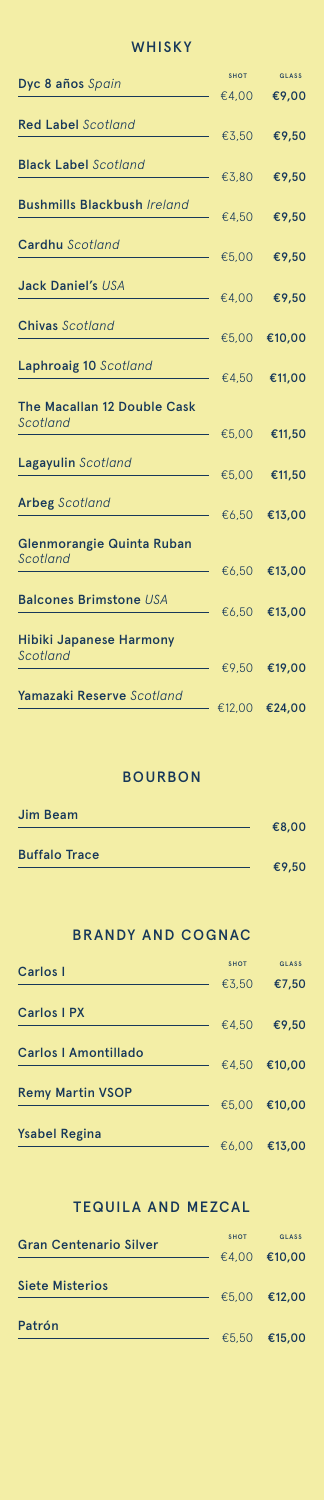# OTHER LIQUEURS

| Mistela (mistelle)    | <b>SHOT</b> | <b>GLASS</b>    |
|-----------------------|-------------|-----------------|
|                       | £2,00       | £3,00           |
| Crema de Arroz        |             |                 |
| (rice cream liqueur)  | €2,50       | €3,50           |
| <b>Orujo Blanco</b>   |             |                 |
| (clear pomace brandy) | £2,00       | $\epsilon$ 3,50 |
| Orujo de Hierbas      |             |                 |
| (herb pomace brandy)  | €2,00       | £3,50           |

| Crema de Orujo          |                 |                 |
|-------------------------|-----------------|-----------------|
| (pomace cream liqueur)  | €2,00           | £3,50           |
| Cazalla (cachaça)       | €2,50           | €3,50           |
| Licor 43                | €2,50           | $\epsilon$ 3,50 |
| Pacharán (patxaran)     | €2,50           | €3,50           |
| <b>Ponche Caballero</b> | $\epsilon$ 2,50 | €3,50           |
| Limoncello              | €2,00           | £3,50           |

Baileys

€3,00 €3,50

#### Gran Marnier

€3,80 €4,00

Jägermaister

€4,00 €7,00